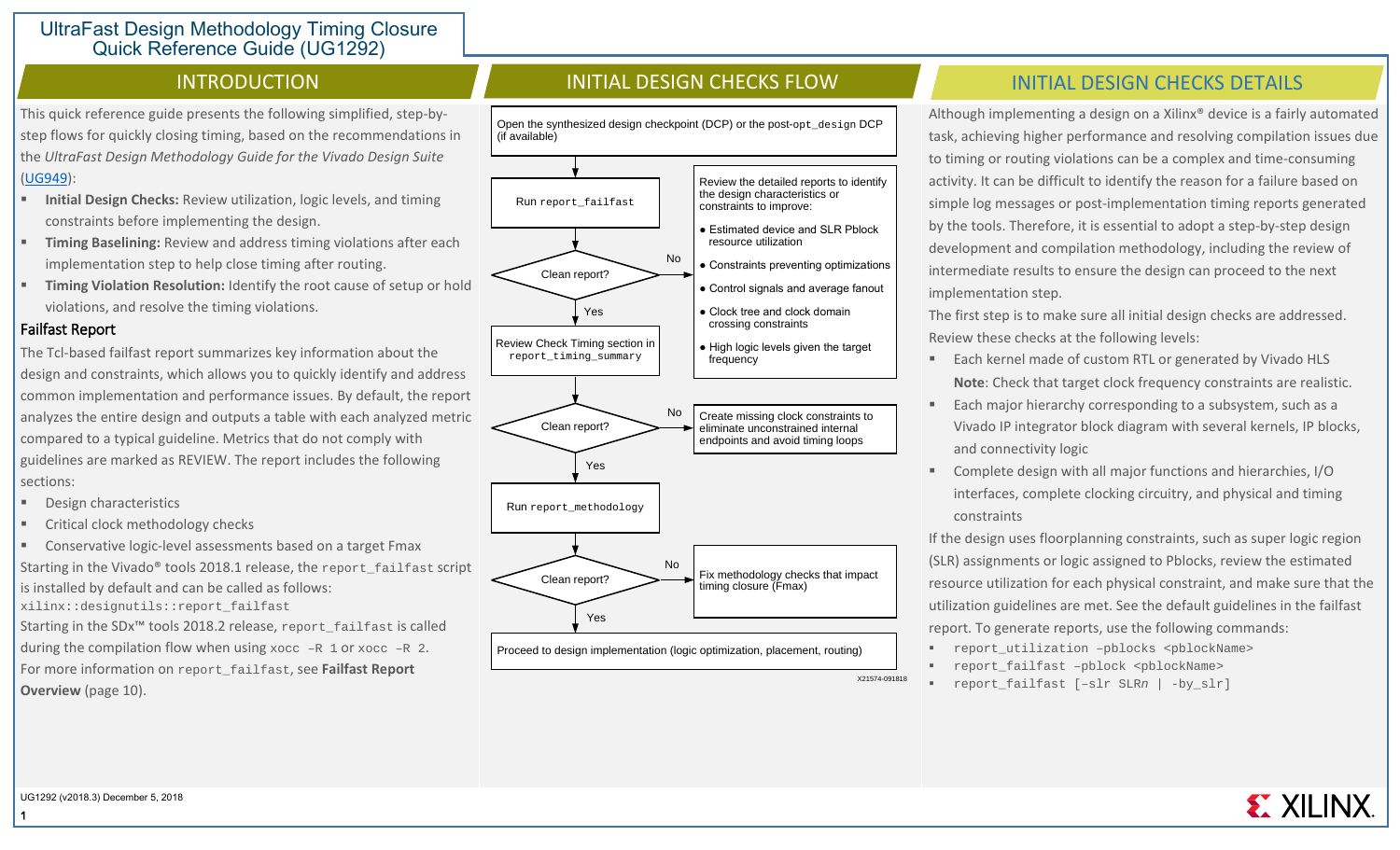

2

# TIMING BASELINING FLOW TIMING BASELINING FLOW

The objective of timing baselining is to ensure that the design meets timing by analyzing and resolving timing challenges after each implementation step. Fixing the design and constraints issues earlier in the compilation flow ensures a broader impact and higher performance. Review and address timing violations before moving onto the next step by creating intermediate reports as follows:

| Reports in Vivado Project Mode                    | Reports in Vivado Non-Project Mode      | Reports in the SDx Tools                             |
|---------------------------------------------------|-----------------------------------------|------------------------------------------------------|
| Use the Ultrafast <sup>™</sup> design methodology | Add the following report commands after | Use the $x$ occ $-R$ 1 or $x$ occ $-R$ 2 option to   |
| or timing closure report strategies               | each implementation step:               | generate failfast reports, intermediate timing       |
|                                                   | report_timing_summary                   | reports, and DCPs in the following directory:        |
|                                                   | report_methodology                      | <rundir>/_x/link/vivado/prj/prj.runs/impl_1</rundir> |
|                                                   | report_failfast                         |                                                      |

#### Pre-Placement (WNS < 0 ns)

Before place\_design, the timing report reflects the design performance assuming the best possible logic placement for each logic path. Setup violations must be addressed by adopting the Initial Checks recommendations.

# Pre-Routing (WNS < 0 ns)

Before route\_design, the timing report reflects the design performance assuming the best possible routing delays for each individual net with some fanout penalty and without considering hold fixing impact (net routing detours) or congestion. Setup violations are often due to suboptimal placement caused by (1) high device or SLR utilization, (2) placement congestion due to complex logic connectivity, (3) many paths with many logic levels, and (4) high clock skew between unbalanced clocks or high clock uncertainty. Run phys\_opt\_design in Explore or AggressiveExplore mode to try improving the post-place\_design QoR. If unsuccessful, focus on improving the placement QoR first.

# Pre-Routing (WHS < -0.5 ns)

When the performance goal is not met after routing and worst negative slack (WNS) is positive before routing, try to reduce large estimated worst hold slack (WHS) violations. Fewer and smaller pre-route hold violations help route\_design focus on Fmax rather than fixing hold time violations.

# Post-Routing (WNS < 0 ns or WHS < 0 ns)

After route design, first verify that the design is fully routed by reviewing the log files or running report route status on the post-route design checkpoint (DCP). Routing violations and large setup (WNS) or hold (WHS) violations are the result of high congestion. Use the **Analyzing Setup Violations** (page 3), **Resolving Hold Violations** (page 4), and **Congestion Reduction Techniques** (page 6) to identify and implement the resolution steps. Try running phys\_opt\_design after route\_design to address small setup violations > -0.200 ns.

When iterating the design, constraints, and compilation strategies, keep track of the QoR after each step, including the congestion information. Use the QoR table to compare run characteristics and determine what to focus on first when addressing the remaining timing violations.

|                  | opt design              |            | place design                 |          |                                 | phys_opt_design |          |            |                    | route design                |            |                    |       |                       |
|------------------|-------------------------|------------|------------------------------|----------|---------------------------------|-----------------|----------|------------|--------------------|-----------------------------|------------|--------------------|-------|-----------------------|
| Impl. Run        | <b>Directive</b>        | <b>WNS</b> | <b>Directive</b>             |          | <b>WNS</b> Congestion Directive |                 | WNS      | <b>WHS</b> | <b>THS</b>         | <b>Directive</b>            | <b>WNS</b> | <b>TNS</b>         |       | <b>WHS</b> Congestion |
| Run1             | <b>ExploreWithRemap</b> |            | 0.034 WLDrivenBlockPlacement | $-0.07$  | $5 - 4 - 5 - 5$                 | Explore         | 0.001    | $-0.409$   |                    | -851.052 NoTimingRelaxation | $-0.02$    | $-1.68$            | 0.006 | $5 - 5 - 4 - 5$       |
| Run <sub>2</sub> | Explore                 |            | 0.054 AltSpreadLogic medium  | $-0.368$ | $6 - 5 - 5 - 5$                 | <b>Explore</b>  | $-0.068$ | $-0.364$   | -852.889 Default   |                             |            | $-1.50$ $-3680.32$ | 0.003 | $5 - 6 - 5 - 6$       |
| Run3             | <b>Default</b>          |            | 0.054 AltSpreadLogic high    | $-0.393$ | $5 - 4 - 5 - 5$                 | Explore         | 0.035    | $-0.364$   | -906.036 Explore   |                             |            | $-1.37$ $-1495.19$ | 0.006 | $4 - 5 - 5 - 6$       |
| Run4             | <b>Default</b>          |            | 0.054 ExtraTimingOpt         | $-0.41$  | $5 - 5 - 5 - 5$                 | Explore         | 0.0751   | $-0.407$   | $-902.348$ Explore |                             |            | $-1.23$ $-2896.42$ | 0.001 | $5 - 5 - 5 - 6$       |

**TIP**: Use report\_qor\_suggestions after place\_design and after route\_design to automatically identify design, constraints, and tool option changes that can help improve the QoR for new compilations.

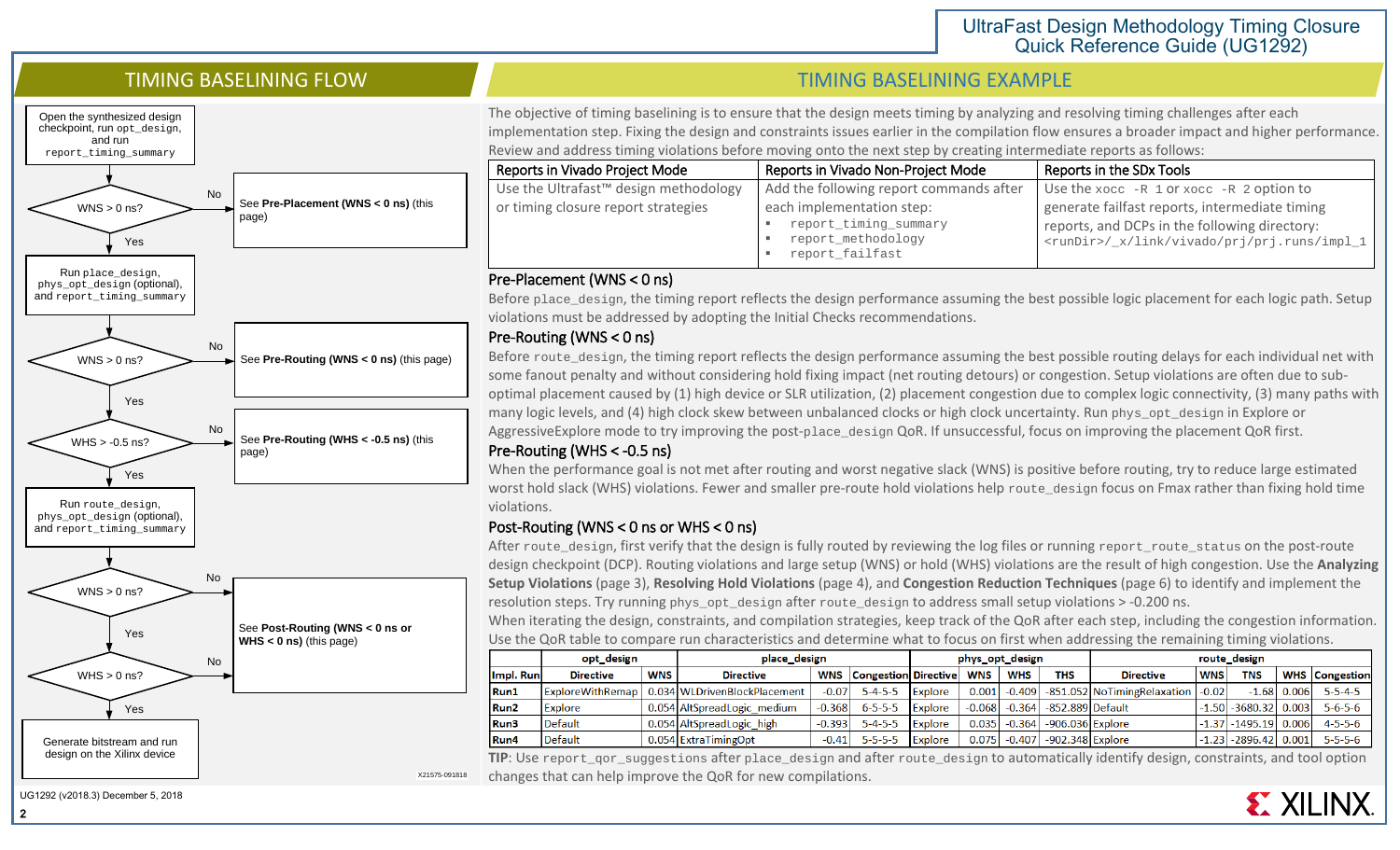Design performance is determined by the following:

- **Clock skew and clock uncertainty**: How efficiently the clocks are implemented
- **Logic delay**: Amount of logic traversed during a clock cycle
- **Net or route delay**: How efficiently Vivado implementation places and routes the design

Use the information in the timing path or design analysis reports to:

- Identify which of these factors contributes most to timing violations
- Determine how to iteratively improve the QoR
- **TIP**: If needed, open the DCP after each step to generate additional reports.



# ANALYZING SETUP VIOLATIONS FLOW THE REPORTS FINDING SETUP TIMING PATH CHARACTERISTICS IN THE REPORTS

In Vivado project mode, find setup timing path characteristics as follows:

- 1. In the Design Runs window, select the implementation run to analyze.
- 2. In the Implementation Run Properties window, select the **Reports** tab.
- 3. Open the timing summary report or design analysis report for the selected implementation step:
	- **Timing summary report:** <runName>\_<flowStep>\_report\_timing\_summary (.rpt for text or .rpx for the Vivado IDE)
- **Design analysis report:** <runName> <flowStep> report\_design\_analysis

In Vivado non-project mode or in the SDx tools, do either of the following:

- **Open the reports in the implementation run directory.**
- Open the implementation DCP in the Vivado IDE, and open the RPX version of the report. **Note**: Using the Vivado IDE allows you to cross-probe between the reports, schematics, and Device window.

For each timing path, the logic delay, route delay, clock skew, and clock uncertainty characteristics are located in the header of the path:

| <b>Summary</b>           |                                                          | Slack (VIOLATED) :             | -0.675ns (required time - arrival time)                                                                                   |
|--------------------------|----------------------------------------------------------|--------------------------------|---------------------------------------------------------------------------------------------------------------------------|
| Name                     | $L$ Path 4                                               | Source:                        | inst_209033/inst_209021/inst_200956/inst_200920/inst_191361/                                                              |
| Slack                    | $-0.675$ ns                                              | Destination:                   | (rising edge-triggered cell FDRE clocked by app_clk {rise<br>inst_209033/inst_209021/inst_200956/inst_200920/inst_188337/ |
| Source                   | D inst_209033/inst_209021/inst_200956/inst_200920/inst_1 |                                | (rising edge-triggered cell FDRE clocked by app_clk {rise                                                                 |
| Destination              | linst_209033/inst_209021/inst_200956/inst_200920/inst_1  | Path Group:<br>Path Type:      | app_clk<br>Setup (Max at Slow Process Corner)                                                                             |
| Path Group               | app_clk                                                  | Requirement:                   | (app_clk rise@3.184ns - app_clk rise@0.000ns)<br>3.184ns                                                                  |
| Path Type                | Setup (Max at Slow Process Corner)                       | Data Path Delay:               | 3.505ns  logic 1.283ns (36.605%)  route 2.222ns (63.395%)                                                                 |
|                          |                                                          | Logic Levels:                  | 10 (CARRY8=2 LUT2=1 LUT4=1 LUT5=1 LUT6=5)                                                                                 |
| Requirement              | $3.184$ ns (app_clk rise@3.184ns – app_clk rise@0.000ns) | Clock Path Skew:               | $-0.333ns$ (DCD - SCD + CPR)                                                                                              |
|                          |                                                          | Destination Clock Delay (DCD); | $2.884$ ns = (6.068 - 3.184)                                                                                              |
| Data Path Delay          | 3.505ns logic 1.283ns (36.605%) route 2.222ns (63.395%)) | Source Clock Delay             | (SCD):<br>3.380ns                                                                                                         |
| Logic Levels             | 10 $(CARRY8 = 2$ LUT2 = 1 LUT4 = 1 LUT5 = 1 LUT6 = 5)    | Clock Pessimism Removal (CPR): | 0.163ns                                                                                                                   |
|                          |                                                          | Clock Uncertainty:             | 0.046ns<br>((TSJA2 + DJA2)A1/2) / 2 + PE                                                                                  |
| <b>Clock Path Skew</b>   | $-0.333ns$                                               | Total System Jitter            | (T5J):<br>0.071ns                                                                                                         |
| <b>Clock Uncertainty</b> | $0.046$ ns                                               | Discrete Jitter                | 0.060ns<br>$(D)$ :                                                                                                        |
|                          |                                                          | Phase Error                    | 0.000n <sub>S</sub><br>(PE):                                                                                              |

Except for the clock uncertainty, the same timing path characteristics are located in the Setup Path Characteristics of the design analysis report:

| Name                | Slack    | Requirement | Path<br>Delay | Logic<br>Delay | Net<br>Delay | <b>Clock</b><br>Skew | Logic<br>Levels | Routes | Logical Path                                                    |
|---------------------|----------|-------------|---------------|----------------|--------------|----------------------|-----------------|--------|-----------------------------------------------------------------|
| $\mathbf{L}$ Path 1 | $-1.438$ | 1.592       | 3.244         | 6%             | 94%          | 0.665                |                 |        | FDRE LUT4 FDRE                                                  |
| $L$ Path 2          | $-0.708$ | 3.184       | 3.508         | 43%            | 57%          | $-0.362$             | 5.              |        | RAMB18E2 LUT6 LUT6 LUT6 LUT6 LUT6 FDRE                          |
| $\mathbf{L}$ Path 3 | $-0.683$ | 3.184       | 3.483         | 42%            | 58%          | $-0.362$             | 5.              |        | RAMB18E2 LUT6 LUT6 LUT6 LUT6 LUT6 FDRE                          |
| $L$ Path 4          | $-0.675$ | 3.184       | 3.505         | 37%            | 63%          | $-0.333$             | 10              | 8.     | FDRE LUT6 LUT6 LUT6 LUT5 LUT6 LUT2 CARRY8 CARRY8 LUT4 LUT6 FDRE |

**TIP:** In text mode, all columns of the Setup Path Characteristics column appear, making the table very wide. In the Vivado IDE, the same table shows a reduced number of columns to help with visualization. Right-click the table header to enable or disable columns as needed. For example, the DONT\_TOUCH or MARK\_DEBUG columns are not visible by default. Enable these columns to view important information skipped logic optimization analysis, which is difficult to identify otherwise.

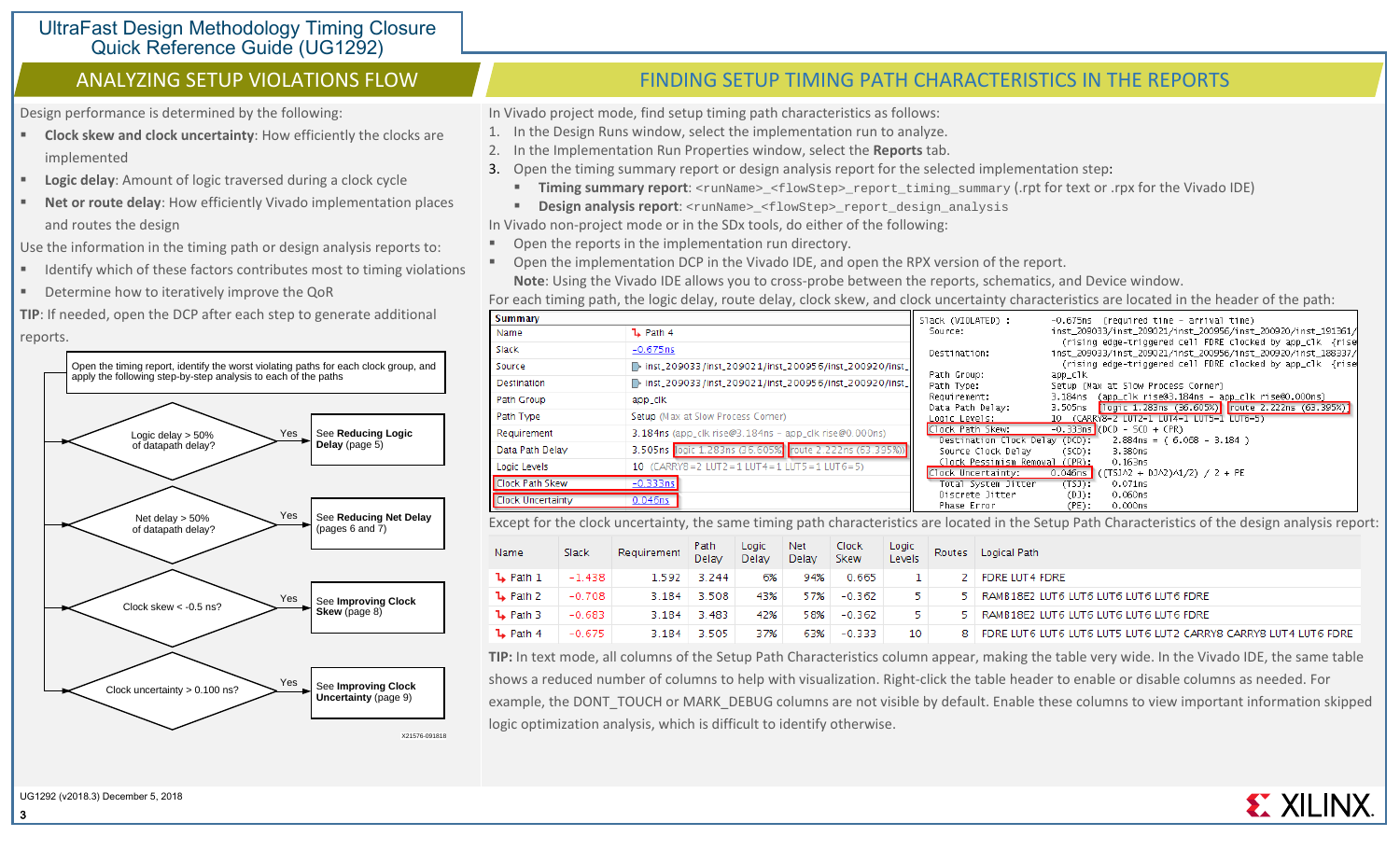Open the timing report, identify the worst hold violating paths for the entire design, and apply the following step-by-step analysis to each of the paths



Following is an example of a hold timing path with high clock skew:

| <b>Summary</b>         |                                                                 |
|------------------------|-----------------------------------------------------------------|
| Name                   | <b>L</b> Path 259                                               |
| Slack (Hold)           | $-1.129$ ns                                                     |
| Source                 | inst_209033/inst_381/inst_285879/inst_285870/inst_285584/i      |
| Destination            | inst_209033/inst_381/inst_285879/inst_285870/inst_285584/i<br>D |
| Path Group             | app_clk                                                         |
| Path Type              | Hold (Min at Slow Process Corner)                               |
| Requirement            | 0.000ns (app_clk_rise@0.000ns - txoutclk_out[3]_3_rise@0.000ns) |
| Data Path Delay        | 0.180ns (logic 0.059ns (32.778%) route 0.121ns (67.222%))       |
| Logic Levels           | 0                                                               |
| <b>Clock Path Skew</b> | 1.247ns                                                         |

# RESOLVING HOLD VIOLATIONS FLOW THE RESOLVING HOLD VIOLATIONS TECHNIQUES

#### Avoiding Positive Hold Requirements

When using multicycle path constraints to relax setup checks, you must:

- Adjust hold checks on the same path so the same launch and capture edges are used in the hold time analysis. Failure to do so leads to a positive hold requirement (one or multiple clock periods) and impossible timing closure.
- Specify the endpoint pin instead of just the cell or clock. For example, the endpoint cell REGB has three input pins: C, EN, and D. Only the REGB/D pin should be constrained by the multicycle path exception, *not* the clock enable (EN) pin because the EN pin can change at every clock cycle. If the constraint is attached to a cell instead of a pin, all of the valid endpoint pins are considered for the constraints, including the EN pin.



Xilinx recommends that you always use the following syntax:

set multicycle path -from [get pins REGA/C] -to [get pins REGB/D] -setup 3 set\_multicycle\_path -from [get\_pins REGA/C] -to [get\_pins REGB/D] -hold 2

### Reducing the WHS and THS Before Routing

Large estimated hold violations increase the routing challenge and cannot always be resolved by route\_design. The post-placement phys\_opt\_design command provides several hold fixing options:

- The insertion of opposite-edge triggered registers between sequential elements splits a timing path into two half period paths and significantly reduces hold violations. This optimization is only performed if setup timing does not degrade. Use the following command: phys\_opt\_design -insert\_negative\_edge\_ffs
- The insertion of LUT1 buffers delays the datapath to reduce hold violations without introducing setup violations. Use the following commands:
	- phys\_opt\_design -hold\_fix: Performs LUT1 insertion on paths with the largest WHS violations only.
	- phys\_opt\_design -aggressive\_hold\_fix: Performs LUT1 insertion on more paths to significantly reduce the total hold slack (THS) at the expense of a noticeable LUT utilization increase and longer compile time. This option can be combined with any phys\_opt\_design directive.
	- phys\_opt\_design -directive ExploreWithAggressiveHoldFix: Performs LUT1 insertion to fix hold in addition to all other physical optimizations designed to improve Fmax.

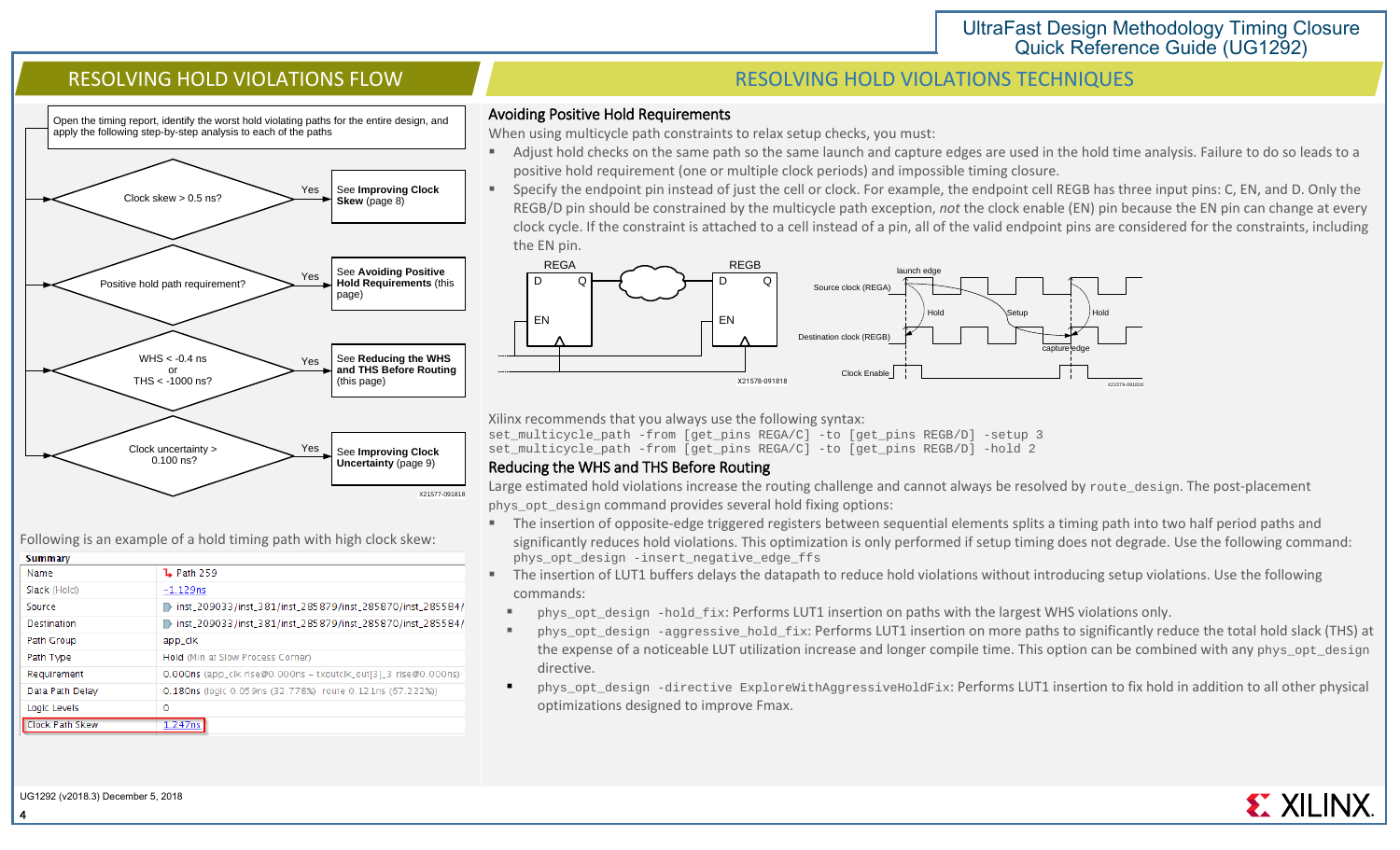Use the report design analysis command, and enable all columns of the Setup Path Characteristics table



Vivado implementation focuses on the most critical paths first. This means less difficult paths often become critical after placement or after routing. Xilinx recommends identifying and improving the longest paths after synthesis or after opt\_design, because this has the biggest impact on QoR and usually dramatically reduces the number of place and route iterations to reach timing closure. Use the report\_design\_analysis Logic Level Distribution table to identify the clock domains that require design improvements by weighing the logic level distribution against the requirement. The lower the requirement, the fewer logic levels are allowed. For example, in the following pre-placement logic level distribution report:

- Review all paths with 8 logic levels or more for txoutclk out[0] 4.
- Review all paths with 11 logic levels or more for app\_clk.

#### Q | 0 | Logic Level Distribution

| <b>End Point Clock</b>      | Requirement         |              | $\mathbf{1}$ |  | $ 2 4 5 6$ 7 8 9 10 11 12 13 14 15 16                                                                  |  |  |  |  |  |
|-----------------------------|---------------------|--------------|--------------|--|--------------------------------------------------------------------------------------------------------|--|--|--|--|--|
| app_clk                     | 3.184 <sub>ns</sub> |              |              |  | 0 0 1 0 0 135 16 37 30 16 16 16 16 15                                                                  |  |  |  |  |  |
| txoutclk_out[0]_4 2.388ns   |                     |              |              |  | 0 0 64 784 1677 0 9 3 0                                                                                |  |  |  |  |  |
| txoutclk_out[3]_3   1.592ns |                     | 2100 5029 20 |              |  | $\begin{array}{ccccccccccccccccc} \circ & & \circ & & \circ & & \circ & & \circ & & \circ \end{array}$ |  |  |  |  |  |

**Note**: Cascaded CARRY or MUXF cells can artificially increase the logic level number and have a low impact on delay.

**TIP**: In the Vivado IDE report, click the logic level number to select the paths, and press **F4** to generate the schematics and review the logic.

UG1292 (v2018.3) December 5, 2018

5

# REDUCING LOGIC DELAY FLOW REDUCING LOGIC DELAY TECHNIQUES

**TIP:** Use report gor suggestions to automatically identify common logic delay reduction techniques and to generate design tuning constraints that you can use in your next implementation run.

### Optimizing Regular Fabric Paths

Regular fabric paths are paths between registers (FD\*) or shift registers (SRL\*) that traverse a mix of LUTs, MUXFs, and CARRYs. If you encounter issues with regular fabric paths, Xilinx recommends the following. For more information, see the *Vivado Design Suite User Guide: Synthesis* [\(UG901\)](https://www.xilinx.com/cgi-bin/docs/rdoc?v=2018.3;d=ug901-vivado-synthesis.pdf) and *Vivado Design Suite User Guide: Implementation* [\(UG904\)](https://www.xilinx.com/cgi-bin/docs/rdoc?v=2018.3;d=ug904-vivado-implementation.pdf).

- Small cascaded LUTs (LUT1-LUT4) can be merged into fewer LUTs unless prevented by the design hierarchy, by intermediate nets with some fanout (10 and higher), or by the use of KEEP, KEEP\_HIERARCHY, DONT\_TOUCH, or MARK\_DEBUG properties. **Recommended:** Remove the properties, and rerun starting from the synthesis step or from opt\_design -remap.
- Single CARRY (non-cascaded) cells limit LUT optimizations and can make placement less optimal. **Recommended**: Use the FewerCarryChains synthesis directive, or set the CARRY\_REMAP property on the cells to be removed by opt\_design.
- The shift register SRL\* delay is higher than the register FD\* delay, and SRL placement might be less optimal than FD placement. **Recommended**: Pull a register from the input or output of the SRL using the SRL\_STYLE attribute in RTL or the SRL\_STAGES\_TO\_INPUT or SLR\_STAGES\_TO\_OUTPUT property on the cell after synthesis. Dynamic SRLs must be modified in the RTL.
- When the logic path ends with a LUT driving a clock enable (CE), synchronous set (S), or synchronous reset (R) pin of a fabric register (FD\*), the routing delay is higher than register data pin (D), especially when the fanout of the last net of the path is greater than 1. **Recommended**: If the path ending at the data pin (D) has a higher slack and fewer logic levels, set the EXTRACT\_ENABLE or EXTRACT\_RESET attribute to no on the signal in RTL. Alternatively, set the CONTROL SET REMAP property on the cell to trigger the same optimization during opt\_design.

**TIP**: Use synthesis -retiming globally, or use the block synthesis strategy on a module (e.g., BLOCK\_SYNTH.RETIMING=1).

# Optimizing Paths with Dedicated Blocks and Macro Primitives

Logic paths from/to/between dedicated blocks and macro primitives (e.g., DSP, RAMB, URAM, FIFO, or GT\_CHANNEL) are more difficult to place and have higher cell and routing delays. Therefore, adding extra pipelining around the macro primitives or reducing the logic levels on the macro primitive paths is critical for improving the overall design performance.

Before modifying the RTL, validate the QoR benefit of adding pipelining by enabling all optional DSP, RAMB, and URAM registers and rerunning implementation. Do *not* generate a bitstream when adopting this evaluation technique. For example:

set\_property –dict {DOA\_REG 1 DOB\_REG 1} [get\_cells xx/ramb18\_inst]

Following is an example of a RAMB18 path that requires additional pipeline registers or logic level reduction (reported after route\_design):

| Name                | Slack    | Requirement | Path<br>Delay | Logic<br>Delay | Net Logic<br>Delay Levels |  | Routes Logical Path                                    | <b>BRAM</b> |
|---------------------|----------|-------------|---------------|----------------|---------------------------|--|--------------------------------------------------------|-------------|
| $\mathbf{L}$ Path 5 | $-0.663$ |             | $3.184$ 3.472 | 48%            | 52%                       |  | 5   RAMB18E2 LUT6 LUT6 LUT6 LUT6 LUT6 FDRE   No DO_REG |             |

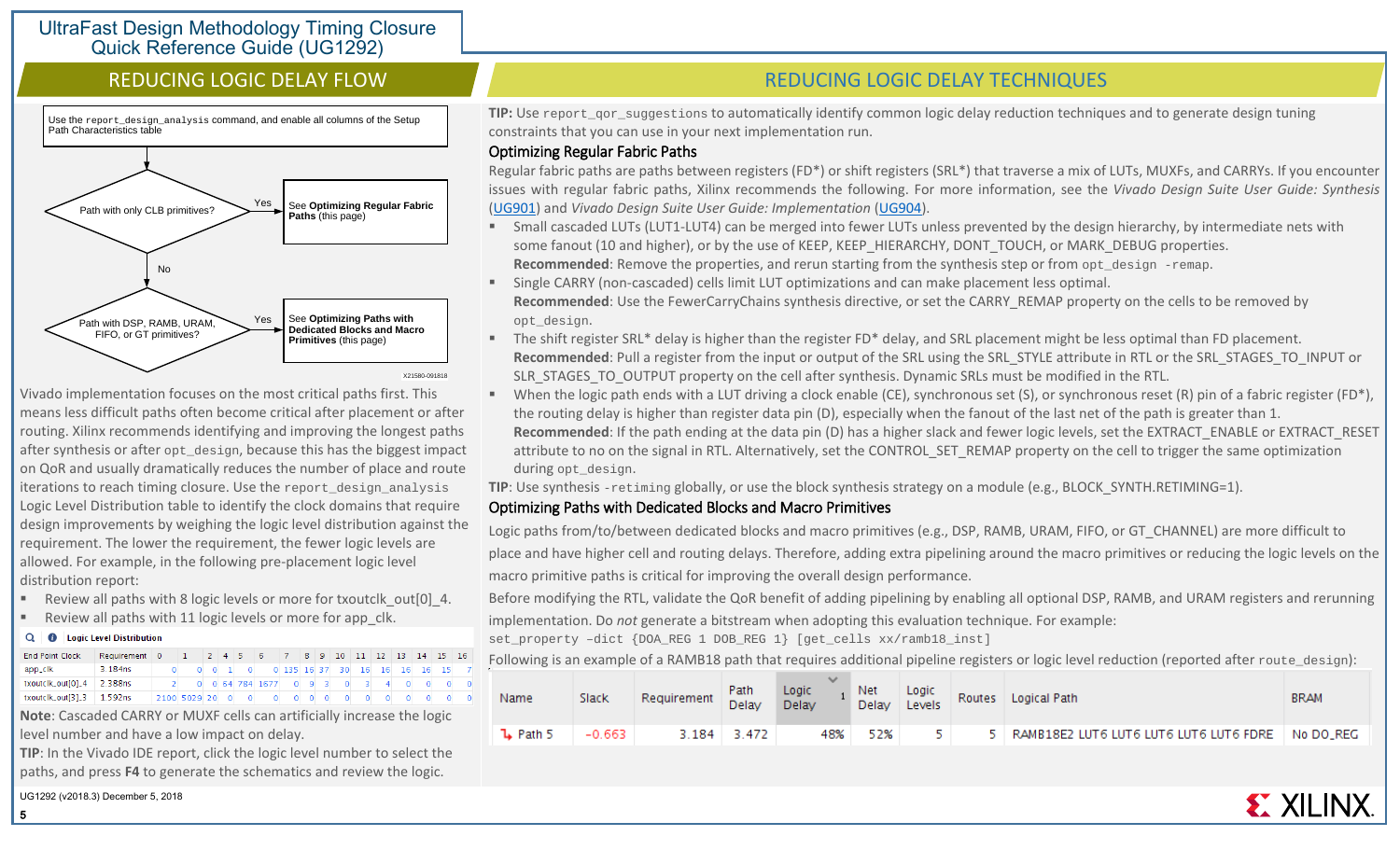Path... Location

1.175 6.058

(f) 0.076 4.883 Site: SLICE\_X179Y744

Netlist Resource(s)

inst 1784100/inst 174187

7 inst\_1784100/inst\_174187

Global congestion impacts the design performance as follows:

- **Level 4 (16x16):** Small QoR variability during route design
- **Level 5 (32x32)**: Sub-optimal placement and noticeable QoR variations
- **Level 6 (64x64)**: Difficult placement and routing and long compilation time. Timing QoR is severely degraded unless the performance goal is low.
- **Level 7 (128x128) and above**: Impossible to place or route. The route\_design command outputs the Initial Estimated Congestion table in the log file for congestion Level 4 or above.

To report both placer and router congestion information, use report design analysis -congestion.

**TIP:** Open the post-place or post-route DCP to create an interactive report design analysis window in the Vivado IDE. Highlight the congested areas and visualize the impact of congestion on individual logic path placement and routing by cross-probing. See **UG949: Identifying Congestion**.

If the congestion level is 4 or higher, open the design checkpoint in the Vivado IDE, show the congestion metric in the Device window, and highlight and mark the timing path to analyze the path placement and routing



# REDUCING NET DELAY FLOW 1 A REDUCING CONGESTION TECHNIQUES

Delay Type

 $net (fo = 69, routed)$ 

FDRE (Prop\_EFF\_SLICEM\_C\_Q)

Following is an example of a critical timing path where net routing is detoured around the congested area, leading to higher net delays:

- All views are accessible from the design analysis report.
- Enable Vertical and Horizontal routing congestion per CLB metrics in the Device window.



### Reducing Congestion

To reduce congestion, Xilinx recommends using the following techniques in the order listed:

- When the overall resource utilization is above 70-80%, lower the device or SLR utilization by either removing some design functions or moving some modules or kernels to a different SLR. Avoid LUT and DSP/RAMB/URAM utilization that is above 80% at the same time. If the macro primitive utilization percentage must be high, try keeping LUT utilization below 60% to allow placement spreading in the congested area, without introducing complex floorplanning constraints. Use xilinx::designutils::report\_failfast -by\_slr to review the utilization per SLR after placement.
- Try several placer directives (e.g., AltSpreadLogic\* or SSI\_Spread\*) or the Congestion \* implementation run strategies.
- Use report\_design\_analysis -complexity -congestion to identify large, congested modules (> 15,000 cells) with high connectivity complexity (Rent Exponent > 0.65 or Average Fanout > 4). Use the congestion-oriented synthesis settings, which are added to the XDC file: set\_property BLOCK\_SYNTH.STRATEGY {ALTERNATE\_ROUTABILITY} [get\_cells <congestedHierCellName>]
- Reduce MUXF<sup>\*</sup> and LUT combining usage in the congested region. See the corresponding columns in the RDA congestion report. Set MUXF\_REMAP to 1 and SOFT\_HLUTNM to "" on the congested leaf cells. Use report\_qor\_suggestions for help.
- **Promote non-critical high fanout nets in the congested region to global clock routing as follows:** set\_property CLOCK\_BUFFER\_TYPE BUFG [get\_nets <highFanoutNetName>]
- Reuse DSP, RAMB, and URAM placement constraints from previous implementation runs with low congestion. For example: read\_checkpoint -incremental routed.dcp -reuse\_objects [all\_rams] -fix\_objects [all\_rams]

## Optimizing High Fanout Nets

- Use hierarchy-based register replication explicitly in RTL or with the following logic optimization: opt\_design –merge\_equivalent\_drivers –hier\_fanout\_limit 512
- Force replication on critical high fanout nets with additional calls of physical optimization steps before route\_design: phys\_opt\_design -force\_replication\_on\_nets <net>

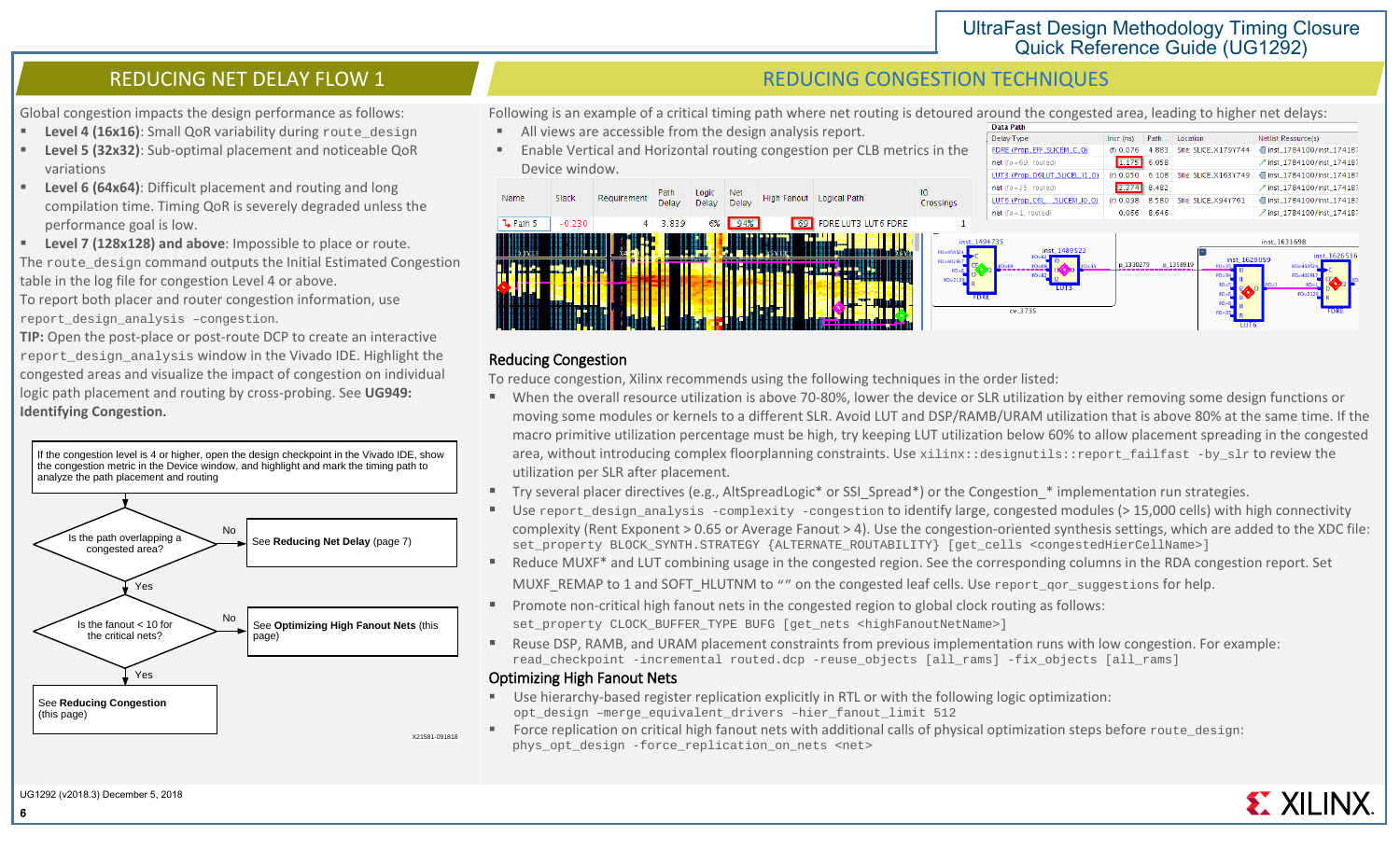Use the report\_design\_analysis command, enable all columns of the Setup Path Characterisitcs table, and use report utilization or report failfast to get the number of control signals after placement



See **Trying Alternative Implementation Flows** (this page)

# REDUCING NET DELAY FLOW 2 A REDUCING NET DELAY TECHNIQUES

### Fixing Setup Violations Due to Hold Detours

To ensure the design is functional in hardware, fixing hold violations has higher priority than fixing setup violations (or Fmax). The following example shows a path between two synchronous clocks with high skew with a tight setup requirement:

| Name                | Slack    | Requirement Path |               | Clock<br>Skew | Hold Fix<br>Detour | Logical Path        | <b>Start Point Clock</b>    | End Point<br>Tlock | <b>SLR</b><br>Crossinas |
|---------------------|----------|------------------|---------------|---------------|--------------------|---------------------|-----------------------------|--------------------|-------------------------|
| $\mathbf{L}$ Path 1 | $-1.438$ |                  | $1.592$ 3.244 | 0.665         |                    | 1181 FDRE LUT4 FDRE | txoutclk_out[3]_3   app_clk |                    |                         |

**Note**: The Hold Fix Detour is in picoseconds. To address the hold detour impact on Fmax, see **Resolving Hold Violations Techniques** (page 4).

# Reviewing and Correcting Physical Constraints

All designs include physical constraints. Although I/O locations cannot usually be changed, Pblock and location constraints must be carefully validated and reviewed when making design changes. Changes can move the logic farther apart and introduce long net delays. Review the paths with more than 1 Pblock (PBlocks column) and with location constraints (Fixed Loc column).

### Improving the SLR Crossing Performance

When targeting stacked silicon interconnect (SSI) technology devices, making the following early design considerations helps to improve the performance:

- Add pipeline registers at the boundary of major design hierarchies or kernels to help long distance and SLR crossing routing.
- Verify that each SLR utilization is within the guidelines (use report failfast  $-by\_slx$ ).
- Use USER\_SLR\_ASSIGNMENT constraints to guide the implementation tools. See **UG949: Using Soft SLR Floorplan Constraints**.
- Use SLR Pblock placement constraints if the soft constraints do not work.
- Use phys\_opt\_design -slr\_crossing\_opt after placement or after routing.

## Reducing Control Sets

X21582-091818

Try reducing the number of control sets when their number is over the guideline (7.5%), either for the entire device or per SLR:

- Remove MAX\_FANOUT attributes on clock enable, set, or reset signals in RTL.
- Increase the minimum synthesis control signal fanout (e.g., synth\_design –control\_set\_opt\_threshold 16).
- Merge the replicated control signals with opt\_design –control\_set\_merge or –merge\_equivalent\_drivers.
- Remap low fanout control signals to LUTs by setting the CONTROL\_SET\_REMAP property on CLB register cells.

## Trying Alternative Implementation Flows

The default compilation flow provides a quick way to obtain a baseline of the design and start analyzing the design if timing is not met. If timing is not met after initial implementa1tion, try some of the other recommended flows:

- Try several place\_design directives (up to 10), and several phys\_opt\_design iterations (Aggressive\*, Alternate\* directives).
- Overconstrain the most critical clocks (up to 0.500 ns) during place\_design/phys\_opt\_design using set\_clock\_uncertainty.
- Increase the timing QoR priority on timing clocks that must meet timing using group\_path –weight.
- Use the incremental compilation flow after minor design modifications to preserve QoR and reduce runtime.

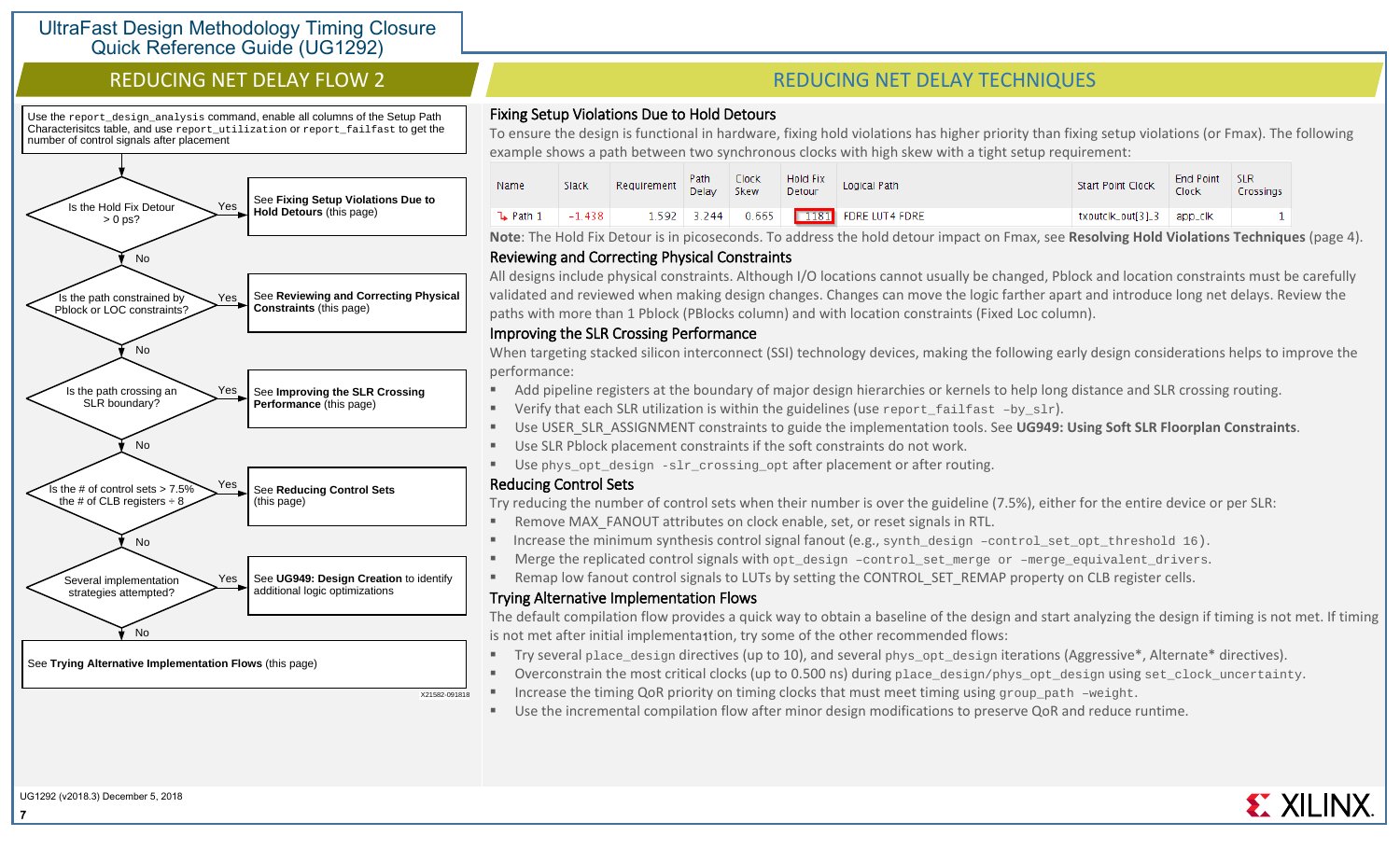Use the report\_design\_analysis command, enable all columns in the Setup Path Characterisitcs table, and optionally use report\_clock\_utilization to review the existing constraints on clock nets



# **IMPROVING CLOCK SKEW FLOW IMPROVING CLOCK SKEW TECHNIQUES**

### Adding Timing Exceptions Between Asynchronous Clocks

Timing paths in which the source and destination clocks originate from different primary clocks or have no common node must be treated as asynchronous clocks. In this case, the skew can be extremely high, making it impossible to close timing. Add set\_clock\_groups, set\_false\_path and set\_max\_delay –datapath\_only constraints as needed. For details, see **UG949: Adding Timing Exceptions Between Asynchronous Clocks**.

## Cleaning Up the Logic Used in Clock Trees

The opt\_design command automatically cleans up clock trees unless DONT\_TOUCH constraints are used on the clocking logic. Select the timing path, enable the **Clock Path Visualization** toolbar button III, and open the schematic (F4) to review the clock logic.

Avoid timing paths between cascaded clock buffers by eliminating unnecessary buffers or connecting them in parallel. For example:



- Combine parallel clock buffers into a single clock buffer unless the clocks are not equivalent.
- Remove LUTs or any combinatorial logic in clock paths, which can make clock delays and clock skew unpredictable.

## Matching Clock Routing

Use the CLOCK DELAY GROUP to improve clock routing delay matching between critical synchronous clocks, even when the two clock nets already have the same CLOCK\_ROOT. The following example shows two synchronous clocks without the CLOCK\_DELAY\_GROUP:

|              | $Q \quad \circledcirc$<br><b>Global Clock Resources</b><br>-0 |                    |                 |                     |                        |                  |                      |                       |                               |                   |
|--------------|---------------------------------------------------------------|--------------------|-----------------|---------------------|------------------------|------------------|----------------------|-----------------------|-------------------------------|-------------------|
| Global<br>Id | Source<br>Id                                                  | Driver<br>Type/Pin | Constraint Site |                     | <b>Clock</b><br>Region | Root             | Load Clock<br>Region | <b>Clock</b><br>Loads | <b>Clock</b><br><b>Period</b> | Clock             |
| M gO         | src0                                                          | BUFG_GT/O          | <b>None</b>     | BUFG_GT_X1Y212 X5Y8 |                        | LOCK_REGION_X5Y6 |                      | 30 110934             | 3.184                         | app_clk           |
| M g1         | src0                                                          | BUFG_GT/O          | None            | BUFG_GT_X1Y215 X5Y8 |                        | LOCK_REGION_X5Y6 |                      | 5202                  | L.592                         | txoutclk_out[3]_3 |

## Constraining the Clock Loads Placement Next to the Related I/O Bank

For clocks between I/O logic and fabric cells with less than 2,000 loads, set the CLOCK\_LOW\_FANOUT property on the clock net to automatically place all the loads in the same clock region as the clock buffer (BUFG\*) and keep insertion delay and skew low.

# Constraining the Clock Loads Placement to a Smaller Area

You can use Pblocks to force the placement of clock net loads in a smaller area (e.g., 1 SLR) to reduce insertion delay and skew or to avoid crossing special columns, such as I/O columns that introduce a skew penalty.

## Reducing the Clock Net Delay by Moving the Physical Source

Use a location constraint to move the source mixed-mode clock manager (MMCM) or phase-locked loop (PLL) to the center of the clock loads to reduce the maximum clock insertion delay, which results in lower clock pessimism and skew. For details, see **UG949: Improving Skew in UltraScale and UltraScale+ Devices**.

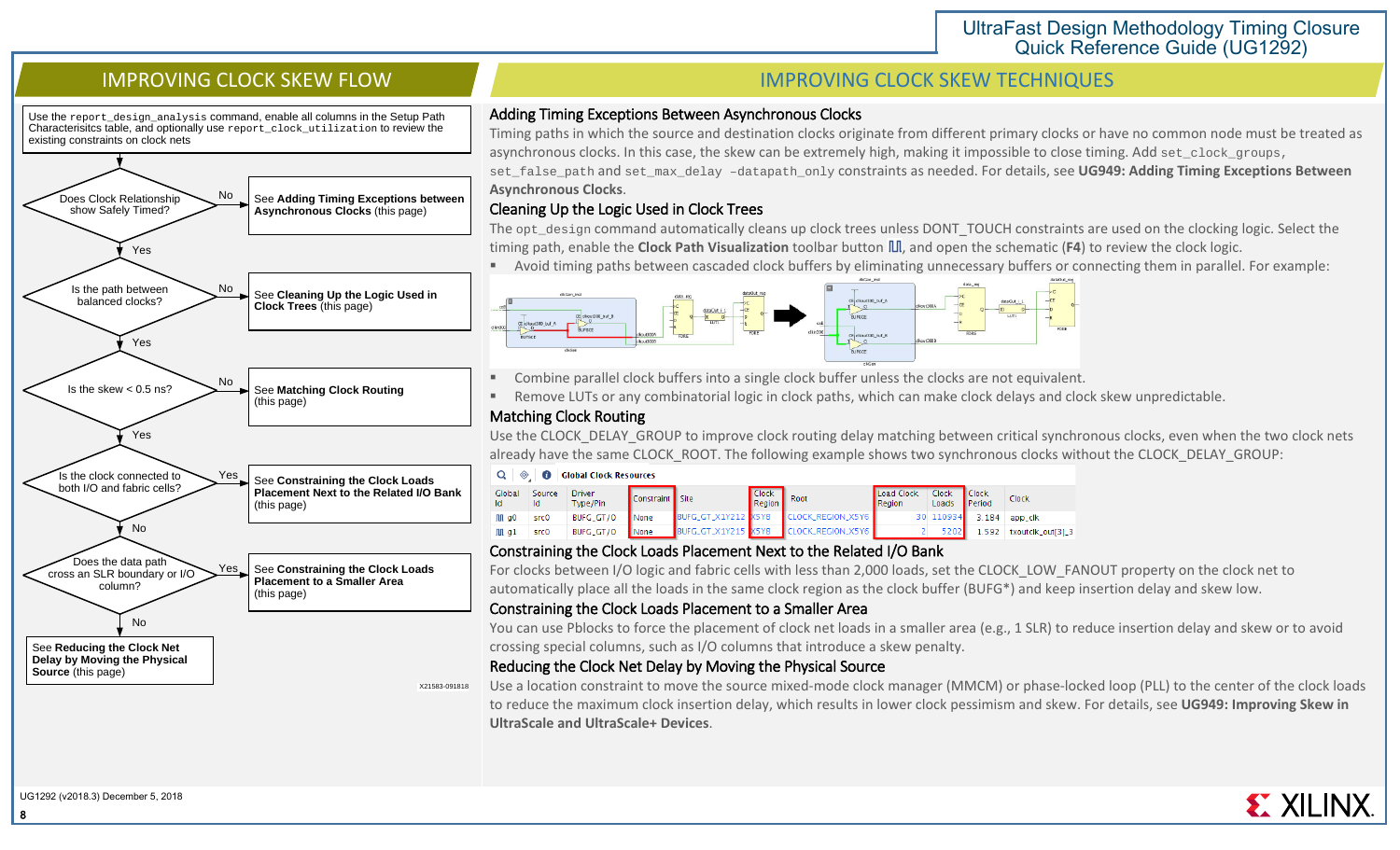Clock uncertainty is the amount of input jitter, system jitter, discrete jitter, phase error, or user-added uncertainty, which is added to the ideal clock edges to model the hardware operating conditions accurately. Clock uncertainty impacts both setup and hold timing paths and varies based on the resources used in the clock trees.



# **IMPROVING CLOCK UNCERTAINTY FLOW IMPROVING CLOCK UNCERTAINTY TECHNIQUES**

# Reducing Clock Uncertainty by Using Parallel BUFGCE\_DIV Clock Buffers

For synchronous clocks with a period ratio of 2, 4, or 8 generated by the same MMCM or PLL and driven by several clock outputs, use only 1 MMCM or PLL output and connect it to parallel BUFGCE\_DIV clock buffers (UltraScale™ and UltraScale+™ devices only). This clock topology eliminates the MMCM or PLL phase error that results in 0.120 ns clock uncertainty in most cases.

> Following is an example of a clock uncertainty reduction for clock domain crossing (CDC) paths between a 150 MHz clock

 **Clock Uncertainty Before**: 0.188 ns (setup), 0.188 ns (hold) **Clock Uncertainty After**: 0.068 ns (setup), 0.000 ns (hold) Use the Clocking Wizard to generate the clock topology with

and a 300 MHz clock:

parallel BUFGCE\_DIV buffers, and set the CLOCK\_DELAY\_GROUP property on the clocks.



## Reducing Clock Uncertainty by Changing the MMCM or PLL settings

Clock modifying blocks, such as the MMCM and PLL, contribute to clock uncertainty in the form of discrete jitter and phase error.

- In the Clocking Wizard or using the set property command, increase the voltage-controlled oscillator (VCO) frequency by modifying the M (multiplier) and D (divider) values. For example, MMCM (VCO=1 GHz) introduces 167 ps jitter and 384 ps phase error versus 128 ps and 123 ps for MMCM (VCO=1.43 GHz).
- If possible, use a PLL instead of an MMCM, because PLLs introduce less clock uncertainty.

#### Limiting Synchronous Clock Domain Crossing Paths

Timing paths between synchronous clocks that are driven by separate clock buffers exhibit higher skew, because the common clock tree node is located before the clock buffers, resulting in higher pessimism in the timing analysis. As a result, it is more challenging to meet both setup and hold requirements at the same time on these paths, especially for high frequency clocks (over 500 MHz). To identify the number of paths between two clocks, use report\_timing\_summary (Inter-Clock Paths section) or report\_clock\_interaction. The following example shows a design that contains many paths between two high speed clocks (requirement = 1.592 ns). 30% of these paths fail timing, which indicates that they are particularly difficult to implement.

| Source Clock      | <b>Destination Clock</b> | WNS (ns) | $\sqrt{INS}$ (ns) | Failing<br>Endpoints (TNS) | <b>Total Endpoints</b><br>(TNS) | Path Reg<br>(WNS) | Inter-Clock<br>Constraints |
|-------------------|--------------------------|----------|-------------------|----------------------------|---------------------------------|-------------------|----------------------------|
| app_clk           | txoutclk_out[3]_3        | $-0.348$ | $-162.119$        | 1668                       | 5623                            | 1.592             | <b>Timed</b>               |
| rxoutclk_out[0]_4 | rxoutclk_out[0]_4        | 0.262    | 0.000             |                            | 2998                            | 2.388             | Partial False Path         |
| pcie_refclk       | pcie_refclk              | 5.054    | 0.000             |                            | 1508                            | 7.960             | Timed                      |
| txoutclk_out[3]_3 | app_clk                  | $-0.153$ | $-0.196$          |                            | 1198                            | 1.592             | Partial False Path         |

Review the logic involved in the clock domain crossings and remove unnecessary logic paths, or try the following modifications:

- Add multicycle path constraints on the paths controlled by clock enable, because new data are not transferred every cycle.
- Replace the crossing logic with asynchronous crossing circuitry and appropriate timing exceptions at the expense of extra latency. For example, use asynchronous FIFOs or XPM\_CDC parameterized macros. For details, see the *UltraScale Architecture Libraries Guide* [\(UG974\)](https://www.xilinx.com/cgi-bin/docs/rdoc?v=2018.3;d=ug974-vivado-ultrascale-libraries.pdf).